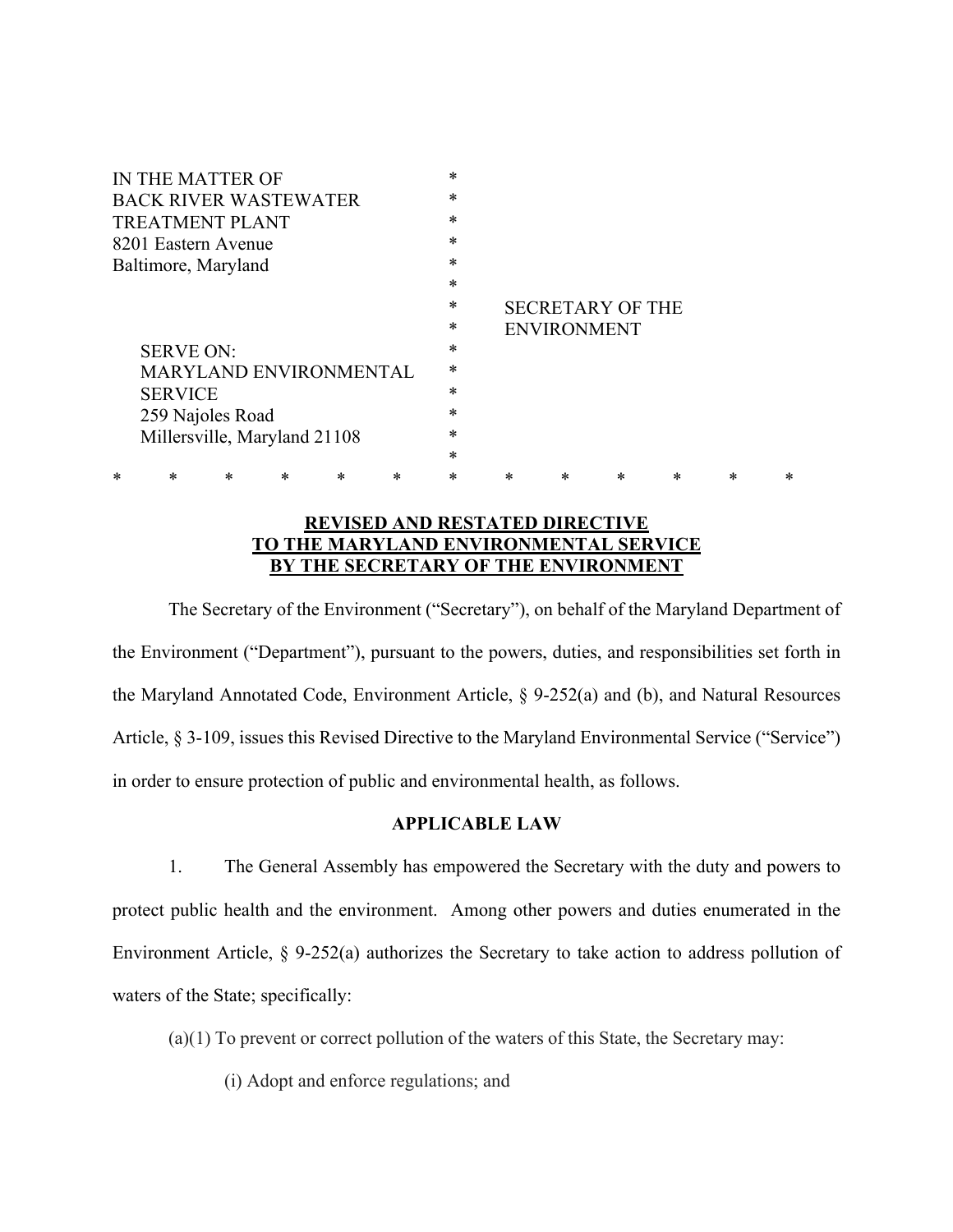(ii) Order works to be executed.

(2) The Secretary may:

(i) Require any public water supply system, public sewerage system, or refuse disposal system to be operated in a manner that will protect public health and comfort; and

(ii) Order the alteration, extension, or replacement of any public water supply system, public sewerage system, or refuse disposal system.

2. If a person or a municipality fails to comply with an order of the Secretary, the General Assembly also has granted the Secretary broad authority, under Natural Resources Article §3-109, to direct the Service to install and put into operation sewerage disposal projects, to provide projects necessary to abate pollution, and to take charge of, operate and alter sewerage systems and works necessary to comply with and achieve the results demanded by the Secretary's order, and to abate the pollution. The same statute further provides that the person or municipality against whom the Secretary's order was issued shall bear the costs of the projects and services provided by the Service.

## **FACTUAL BACKGROUND**

3. The Mayor and City Council of Baltimore ("Baltimore City") applied for, and the Department established conditions and requirements and authorized Baltimore City, pursuant to Title 9, subtitle 3 of the Environment Article and NPDES Discharge Permit Number MD0021555, State Discharge Permit Number 15-DP-0581A (effective May 1, 2018; modified January 1, 2020; expires April 30, 2023) ("Back River Discharge Permit"), to discharge from the Back River Wastewater Treatment Plant ("Back River WWTP" or the "Plant"), located at 8201 Eastern Avenue, Baltimore, Maryland.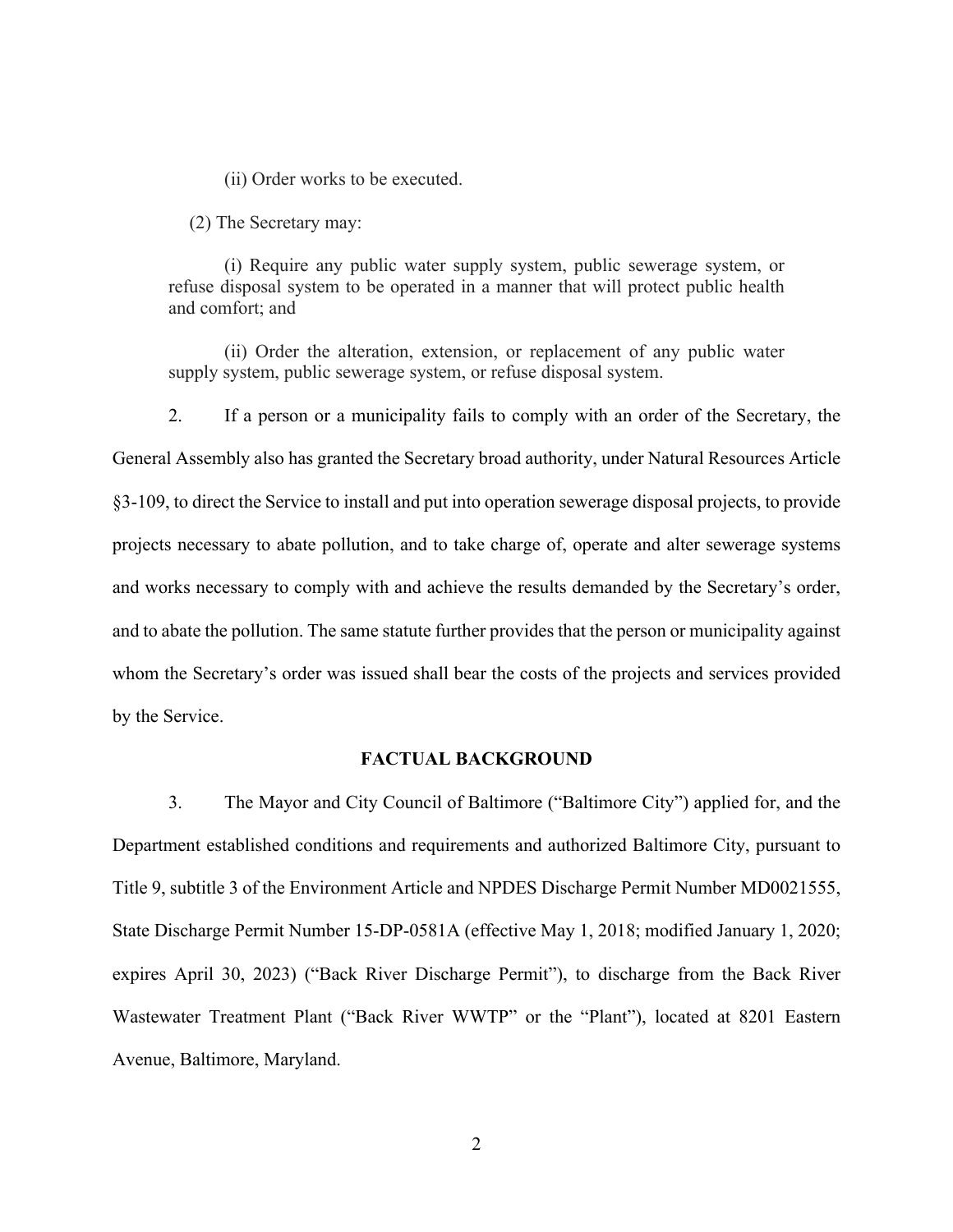4. The Back River Discharge Permit details the actions that Baltimore City is required to take to operate the Back River WWTP. The Back River, which is designated as Use II waters protected for estuarine and marine aquatic life, then flows to the Chesapeake Bay.

5. On or about June 16, 2021, September 20, 2021, and December 29, 2021, the Department conducted inspections at the Back River WWTP. During these inspections, and as a result of reviewing information and materials submitted by Baltimore City before and after these inspections in accordance with the terms of the Permit, the Department observed extensive noncompliance with the terms of the General and Special Conditions contained in the Back River Discharge Permit.

6. On March 22, 2022, the Department conducted an additional inspection of the Back River WWTP. This inspection revealed a significant decline of the functioning of several critical processes at the Plant in comparison with prior Department inspections. The March 22, 2022, inspection revealed significantly increased noncompliance with the Back River Discharge Permit that is causing new or increased unpermitted discharges to Back River.

7. Therefore, pursuant to  $\S 9-252(a)$  of the Environment Article, to prevent or correct pollution of the waters of the State and to ensure the Back River WWTP is operated in a manner that will protect public health and comfort, the Secretary of the Environment ordered Baltimore City on March 24, 2022, to operate the Back River WWTP in compliance with all terms of the Back River Discharge Permit, including, but not limited to, providing an adequate number of operating staff that are qualified to carry out the operations, maintenance, and testing functions required to ensure compliance with the Back River Discharge Permit, and to cease all unpermitted discharges from the Back River WWTP. The Secretary further ordered Baltimore City to make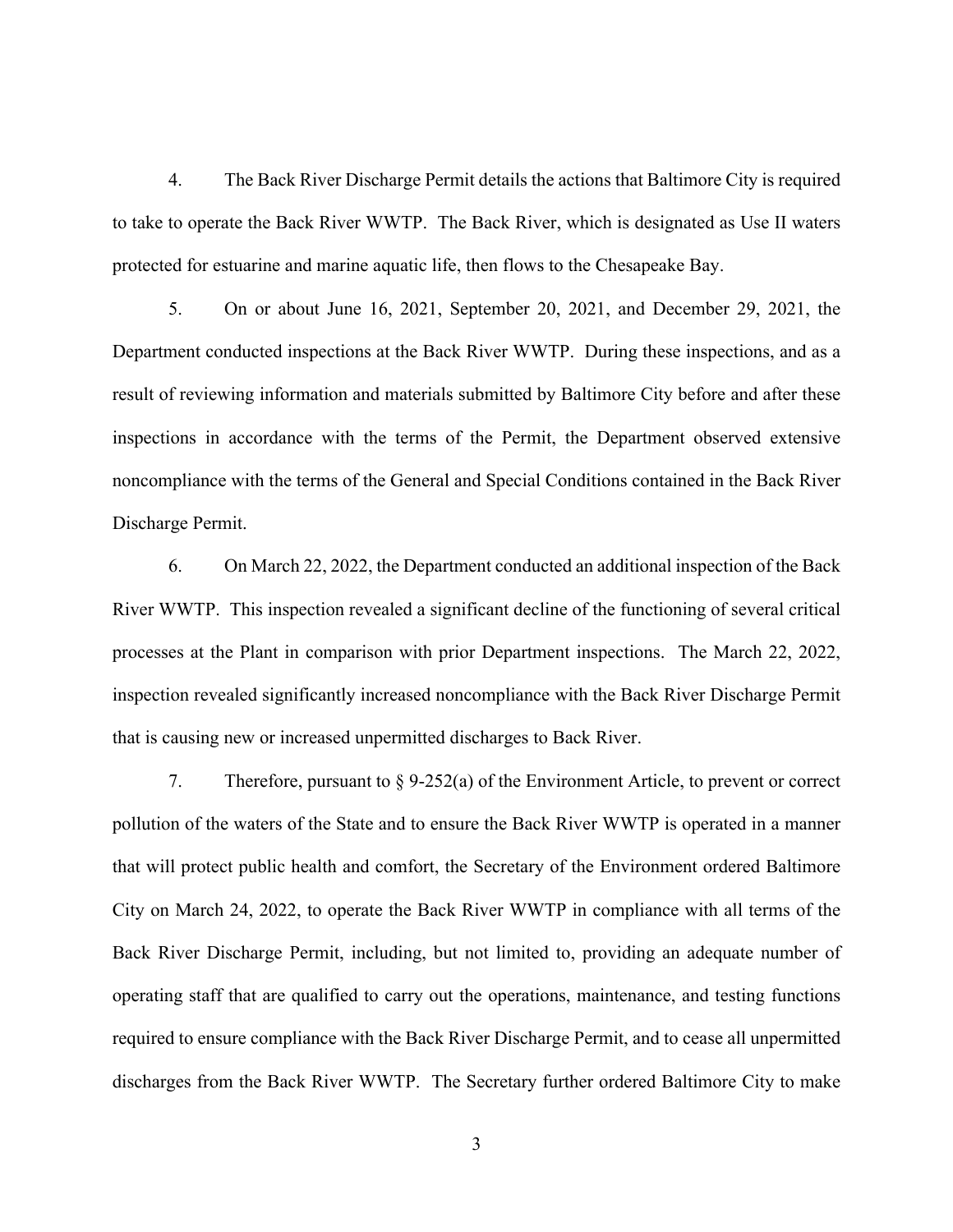all necessary and appropriate alterations to the Back River WWTP and its operations in order to comply with the March 24, 2022, order, and within 48 hours of service of the order, to submit to the Department sufficient documentary evidence that the Back River WWTP is operating in compliance with all terms of the Back River Discharge Permit and that it has ceased all unpermitted discharges.

8. On March 26, 2022, following another inspection of the Back River WWTP by the Department, the Department determined that Baltimore City failed to comply with the March 24, 2022 Order. The Department, on March 27, 2022, then issued a directive to the Service pursuant to § 3-109(c) and § 3-109(d) of the Natural Resource Article. Since issuance of that directive, the Service has been present on site at the Back River WWTP and has been implementing the terms of the directive.

9. On June 10, 2022 pursuant to § 9-252(a) of the Environment Article, to prevent or correct pollution of the waters of the State and to ensure the Back River WWTP is rehabilitated and operated in a manner that will protect public health and comfort, the Secretary and Baltimore City entered into a Consent Order ("Consent Order"), which provides, among other things, that Baltimore City will (1) withdraw its challenge to the March 24, 2022, order, and (2) cooperate fully with the Service in its execution of this Revised Directive for the Back River WWTP. Simultaneously with the issuance of the Consent Order, the Service and Baltimore City entered into a Reimbursement Agreement, regarding the costs, rental, charges, and other fees to be paid by Baltimore City to the Service for the projects provided by MES pursuant to this Revised Directive, as contemplated by § 3-109(b)(2) of the Natural Resources Article ("Reimbursement Agreement").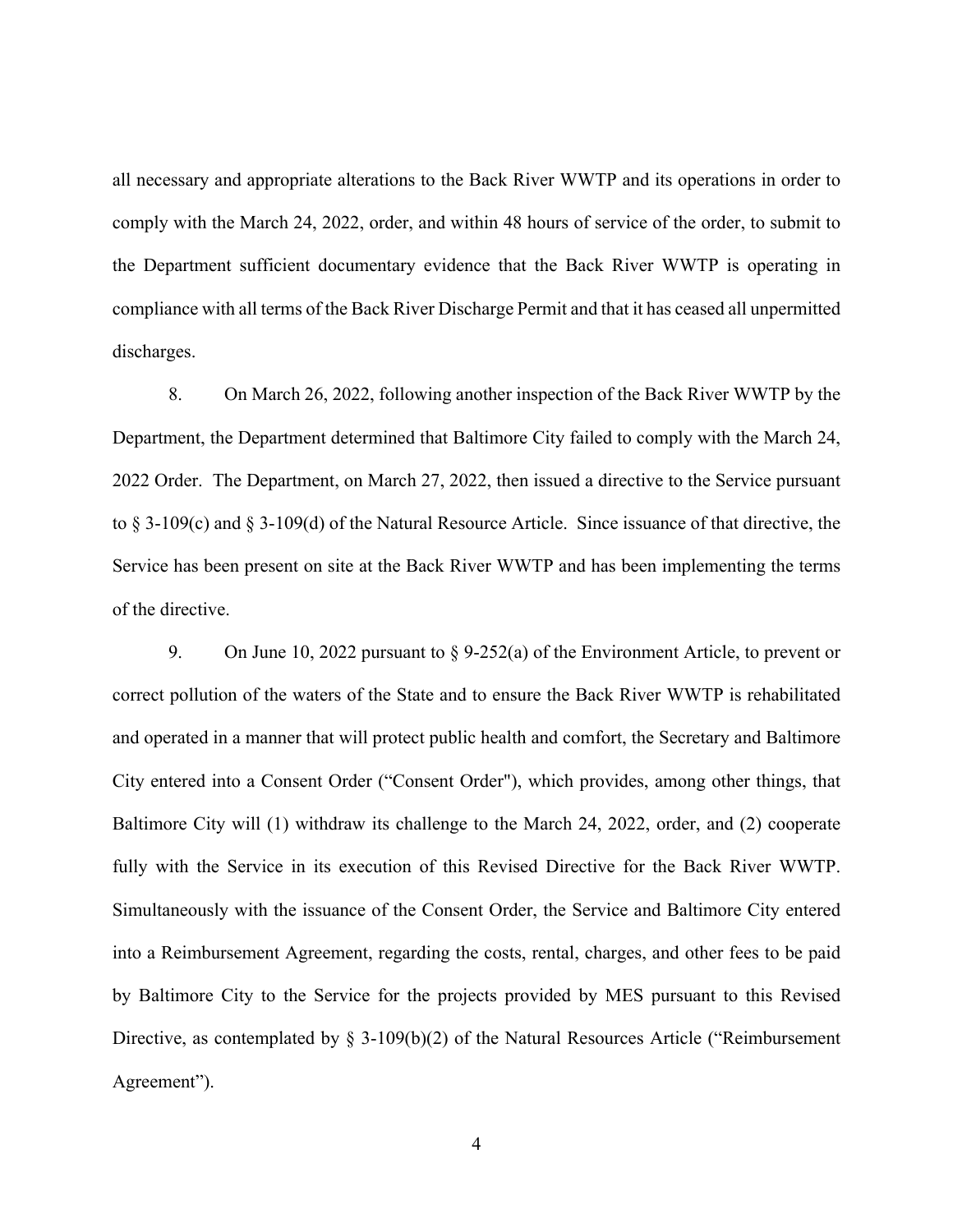10. The Department has determined that this Revised Directive is necessary and appropriate in order to prevent or correct pollution of the waters of the State and to ensure the Back River WWTP is rehabilitated and operated in a manner that will protect public health and comfort.

## **REVISED DIRECTIVE TO THE SERVICE**

11. Pursuant to § 3-109 of the Natural Resource Article, the Secretary hereby DIRECTS that the Service provide projects necessary to abate pollution resulting from operations at the Back River WWTP, and to work with Baltimore City on its operations, maintenance, and improvements functions in order to ensure that Baltimore City meets the following objectives: protect public and environmental health; abate any further nuisances; provide appropriate levels of qualified staff; conduct appropriate maintenance, improvements, and modifications; operate the Back River WWTP in compliance with all terms of the Back River Discharge Permit; and cease all unpermitted discharges from the Back River WWTP.<sup>1</sup> The Service shall work with Baltimore City to the extent it deems practicable, but in any event, shall take action and provide projects necessary to abate pollution and achieve the aforementioned objectives with the means and methods the Service believes are most effective. Specifically, the Service shall undertake projects to ensure that the Back River WWTP is operated in compliance with all terms of the Back River Discharge Permit and cease all unpermitted discharges from the Back River WWTP, which shall include:

> a. Evaluation, repair and refurbishment of at least 2 of the primary settling tanks ("PSTs");

<sup>&</sup>lt;sup>1</sup> Nothing in this Revised Directive imposes liability on the Service under Title 9, subtitle 3 for violations of the Back River Discharge Permit.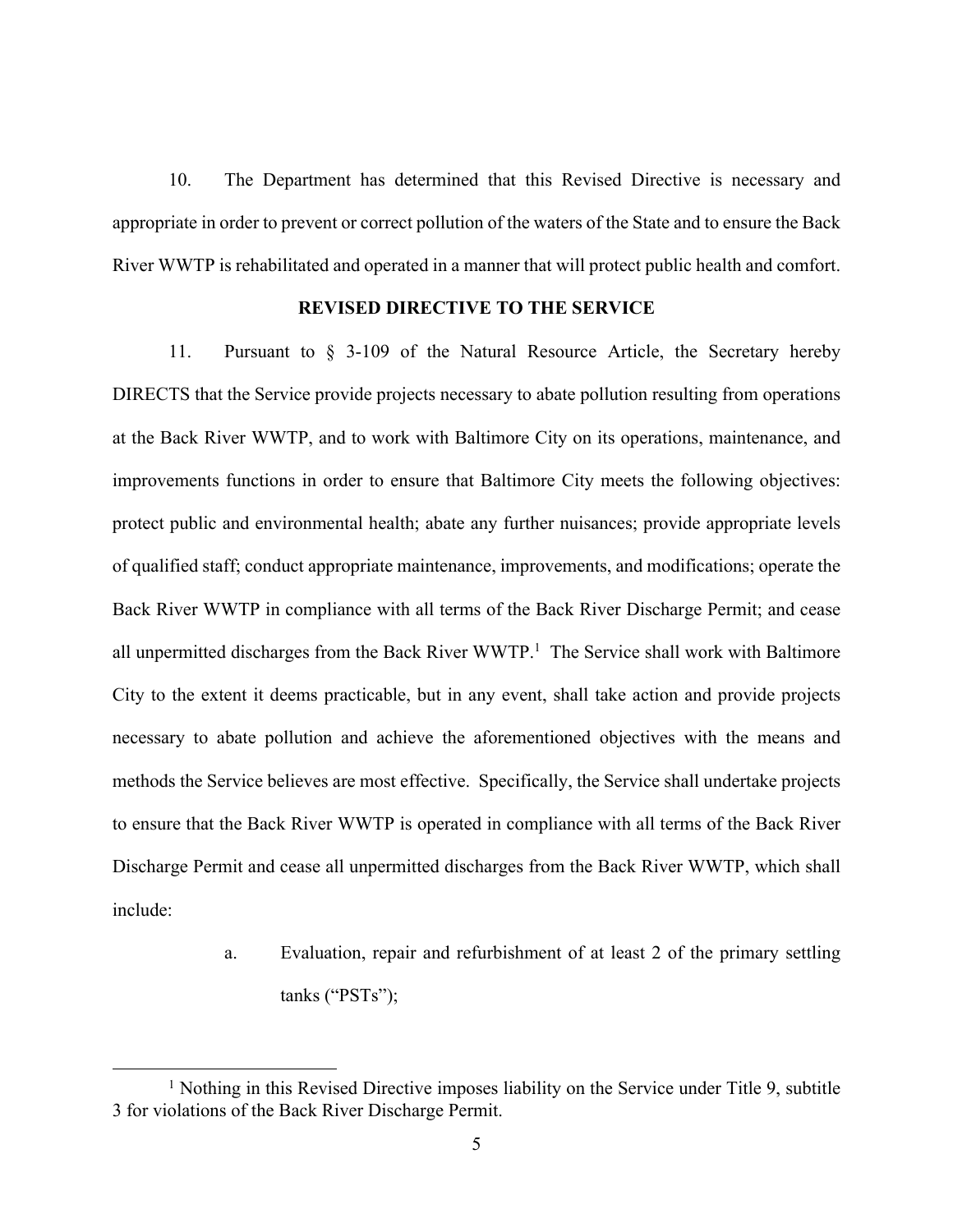- b. Coordination with Baltimore City, the Department and outside vendors for the removal of accumulated solids from the Plant and transport of the solids to off-site disposal facilities;
- c. Evaluate and repair of 9 return activated sludge (RAS) pumps.
- d. Evaluate and repair pumps related to the sludge thickening, recirculation, and effluent processes;
- e. Evaluate and repair mixers in the activated sludge area;
- f. Evaluate and repair centrifuges in the sludge dewatering area;
- g. Clean and repair Anaerobic Digesters 1 and 4;
- h. Evaluate, repair and/or replace any other equipment necessary for the proper functioning of the solids handling and treatment system of the Plant;
- i. Correct any conditions that the Service determines pose a safety or health risk to employees of the Service;
- j. Immediately begin assessing the adequacy of both the number and qualifications of Plant staff in order to provide a recommendation to Baltimore City and the Department on the adequate number of qualified operating staff that are necessary to carry out the operations, maintenance, and testing functions required to ensure compliance with the Back River Discharge Permit; and
- k. Identifying and implementing all necessary and appropriate alterations to the Back River WWTP and its operations and maintenance, including, if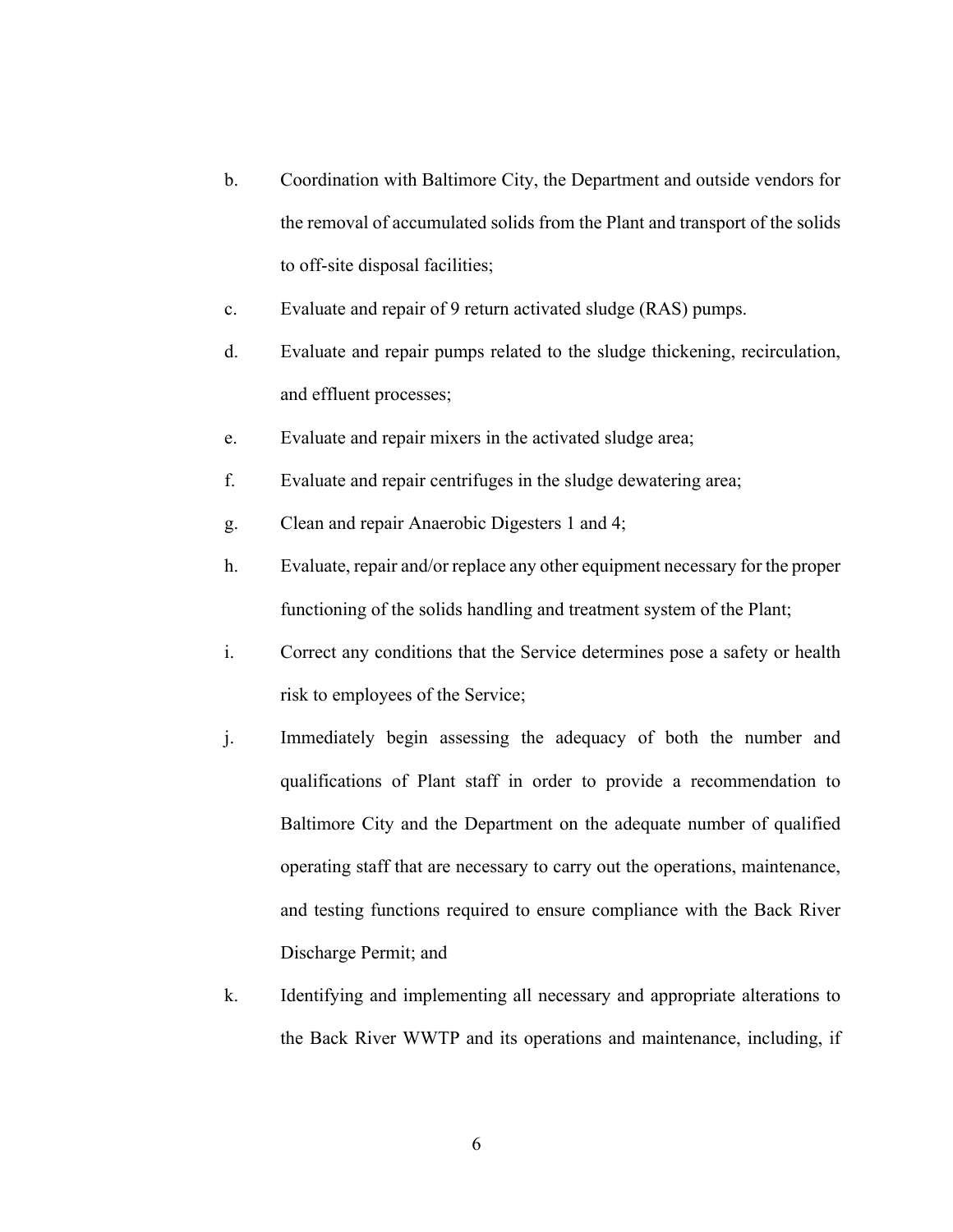necessary, the retaining of additional workers to temporarily supplement staffing at the Back River WWTP.

13. Notwithstanding the obligations of Baltimore City pursuant to § 3-109 of the Natural Resources Article, the Consent Order, and the Reimbursement Agreement to reimburse MES for costs incurred under the Consent Order, the original directive, and the Revised Directive, MES shall not begin any projects necessary to abate pollution: (1) that would alter the Plant's treatment system in such a significant manner that it would require a new construction permit under Title 9 of the Environment Article, or Code of Maryland Regulations 26.03.12; or (2) requiring repairs or alteration of the new headworks facility at the Plant.

14. The Secretary further DIRECTS the Service to abide by any amendments or modifications to this Revised Directive issued by the Secretary of Environment if the Secretary believes any such amendment or modification is necessary to protect human and environmental health.

15. The Secretary further DIRECTS the Service to seek recoupment of all its costs incurred in carrying out the original directive and this Revised Directive, as provided in § 3-109 of the Natural Resources Article and agreed in the Consent Order and the Reimbursement Agreement. The Service may record and index one or more liens against Baltimore City, and any other responsible parties, assigns, owners, or operators, and may take any other actions authorized by law to collect from Baltimore City all amounts due to the Service.

16. The Secretary further DIRECTS that this Revised Directive supersedes any prior directive issued to the Service with respect to the Back River WWTP; issuance of this Revised Directive serves as notice to the Service that any such prior directive is terminated.

7